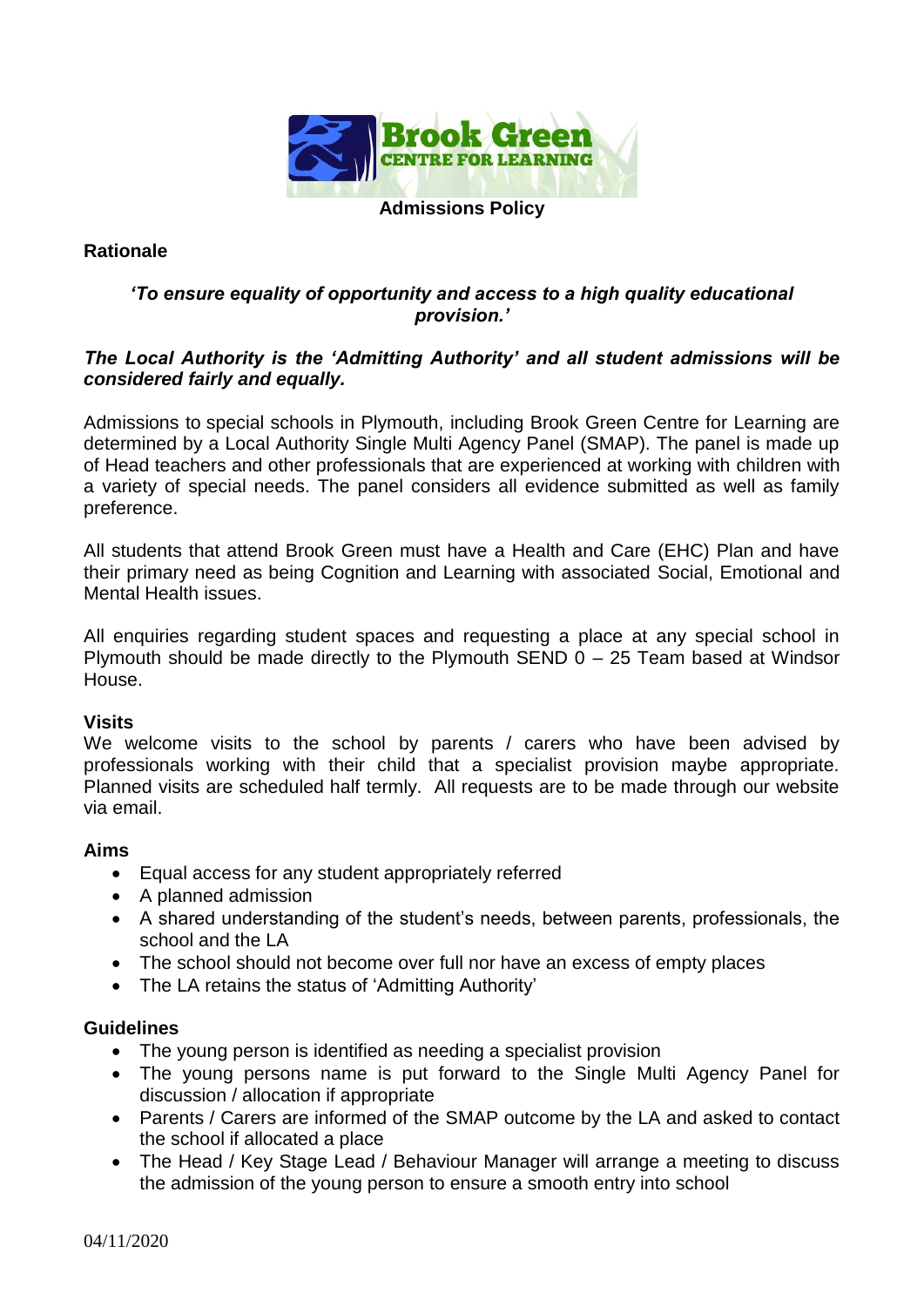- The young person and parent / carer then visit prior to starting
- Parents are invited to spend time with staff to share information on their child
- As part of the admissions process all students and parents are required to sign the Brook Green Centre for Learning Home School Agreement.

Agreed by the Board of Governors on 26<sup>th</sup> March 2020.

Review date: Summer 2023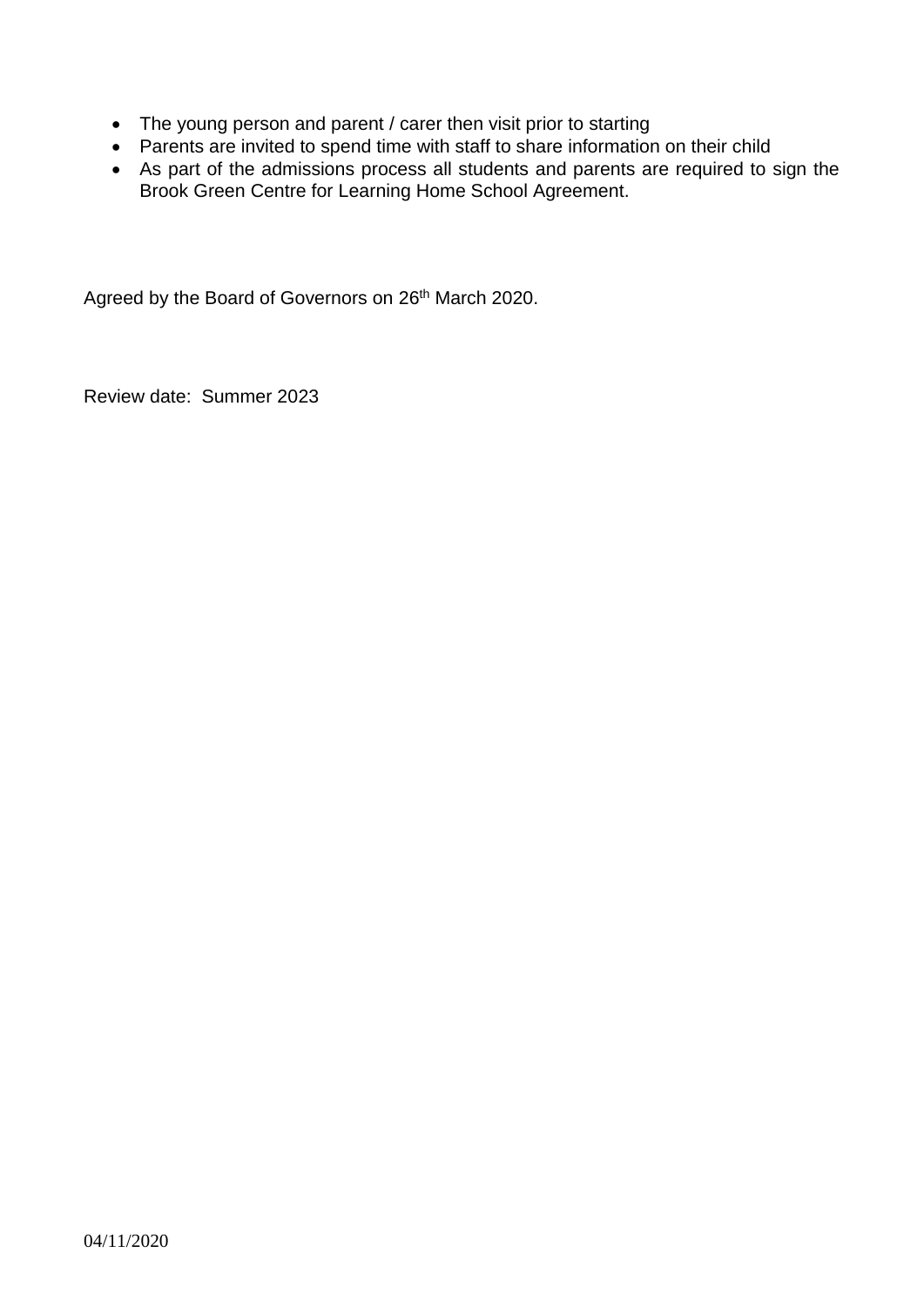

# **HOME / SCHOOL AGREEMENT**

**Purpose:** This agreement is to ensure that the school works in close partnership with the Parents/Carers and students for the benefit of each student's learning, well-being and achievement of potential.

# **Roles and Responsibilities of the Headteacher and Staff i.e. The School**

The school will endeavour to:

- Ensure the student achieves his / her potential through high standards of work and behaviour.
- Develop the student's sense of responsibility, self discipline, self esteem, confidence and independence.
- Encourage students to try their best at all times.
- Value each individual as a member of the school community.
- Provide a broad and balanced curriculum and provide for individual learning needs as specified in students' Statements of Special Educational Need / EHC Plan
- Listen and respond promptly to concerns.
- Care for students' safety, health and welfare.
- Provide relevant information about school matters.
- Provide information about student progress.
- Be open and welcoming and offer parents / carers the opportunity to become involved in the life of the school.
- Provide support to enable post-16 learning / employment / training.
- Please note in extreme circumstances we may have to use physical intervention with your son / daughter for their own and other's safety.

#### **Roles and Responsibilities of the Parents/Carers:**

I / We will endeavour to:

- Ensure my child attends school every day on time and properly equipped e.g. with P.E. kit, home / school planner.
- Contact the school on the first day of absence and provide a note upon my child's return to school.
- Support the school's aims, policies and procedures.
- Support any learning set to be done at home.
- Attend meetings for my child in school e.g. parents / carers evenings, annual review of statements, medicals.
- Inform the school of any concerns or problems that may affect my child at school.
- Ensure my child wears the correct uniform.
- Not take holidays in term time.